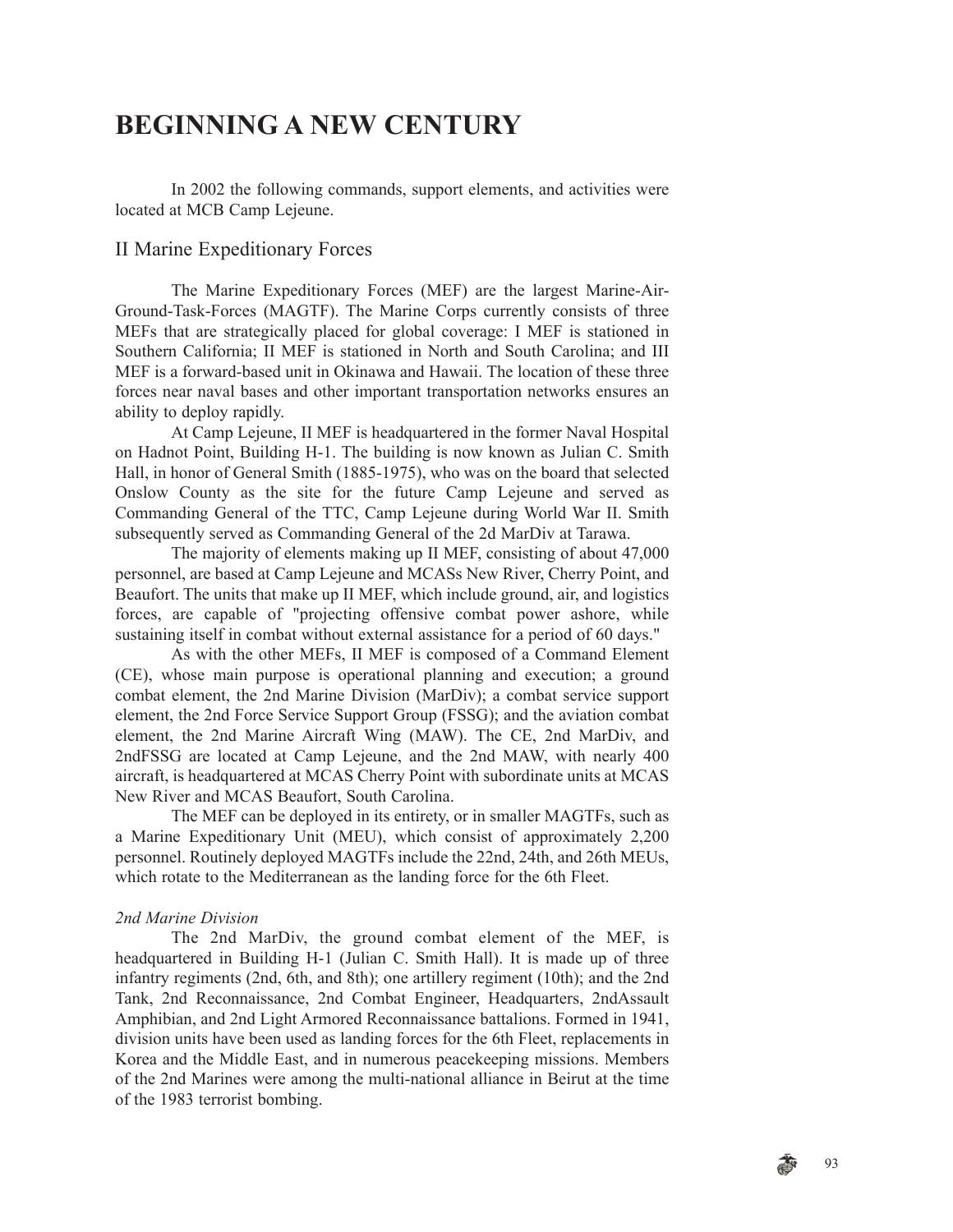### *2nd Force Service Support Group*

As the combat service support element for the II MEF, 2nd FSSG is the major source of heavy combat service support for the other three major tenants aboard Camp Lejeune. The group, composed of a H&S, 2nd Maintenance, 2nd Transportation Support, 8th Engineer Support, 2ndSupply, 2nd Medical, and 2nd



The CH-46D/E *Sea Knight* helicopter is used by the Marine Corps to provide allweather, day-or-night assault transport of combat troops, supplies and equipment.

Dental battalions, 2nd FSSG (Forward) and two combat service support detachments (located off Camp Lejeune) provide supply, maintenance, transportation, engineer, landing support, health services, and other special services. The 2nd FSSG is headquartered in Building 2, the former TTC and 2nd MarDiv Headquarters.

#### *2nd Marine Aircraft Wing*

The 2nd Marine Aircraft Wing (MAW) is headquartered at MCAS Cherry Point (about 40 miles north of Camp Lejeune) where three aircraft groups are stationed. In addition, MAG-31, which operates F/A-18 Hornets, is stationed at MCAS Beaufort, South Carolina. Two of the wing's helicopter groups, MAG-26 and MAG-29, are stationed at MCAS New River. In the mid-1990s more than 4,000 Marines with MAG-26 and MAG-29 were assigned to New River.

The units within MAG-26 currently consist of one training, one support, and six tactical squadrons of flying aircraft that include the AH-1W Super Cobra, the UH-1N Huey, the CH-46 Sea Knight, the CH-53D Sea Stallion, and the CH-53E Super Stallion. MAG-26 is the only group in the Marine Corps to have every type of fleet Marine helicopter. The group also contained the only CH-46 training squadron, HMT 204, which trained officers and enlisted in the operation, maintenance, and repair of the aircraft until its conversion to Marine Tilt-Rotor Training Squadron (VMMT)-204. The units of MAG-26 and MAG-29 are the most deployed aircraft squadrons in the Marine Corps.

Marine Wing Support Squadron (MWSS) 272, activated in 1986, provides essential aviation ground support for the aircraft groups assigned to New River. Other commands aboard New River include MACS 2, Air Traffic Control, Detachment B, which provides air traffic control for the air station, and also maintains field air control towers and radar. Two UC-12B Super King Airs, twin-engine turbo-prop planes, operate out of New River and complete missions assigned by the Air Transportation Coordination Office, Cherry Point.

# Marine Corps Combat Service Support School

Today's Marine Corps Combat Service Support School (MCCSSS) is located in the Montford Point area, where the separate recruit training depot for African-American Marines was established in 1942. After integration of the Corps in 1949, however, the small camp was remodeled as a campus housing the Marine Corps Supply Schools, the predecessor to the present support schools.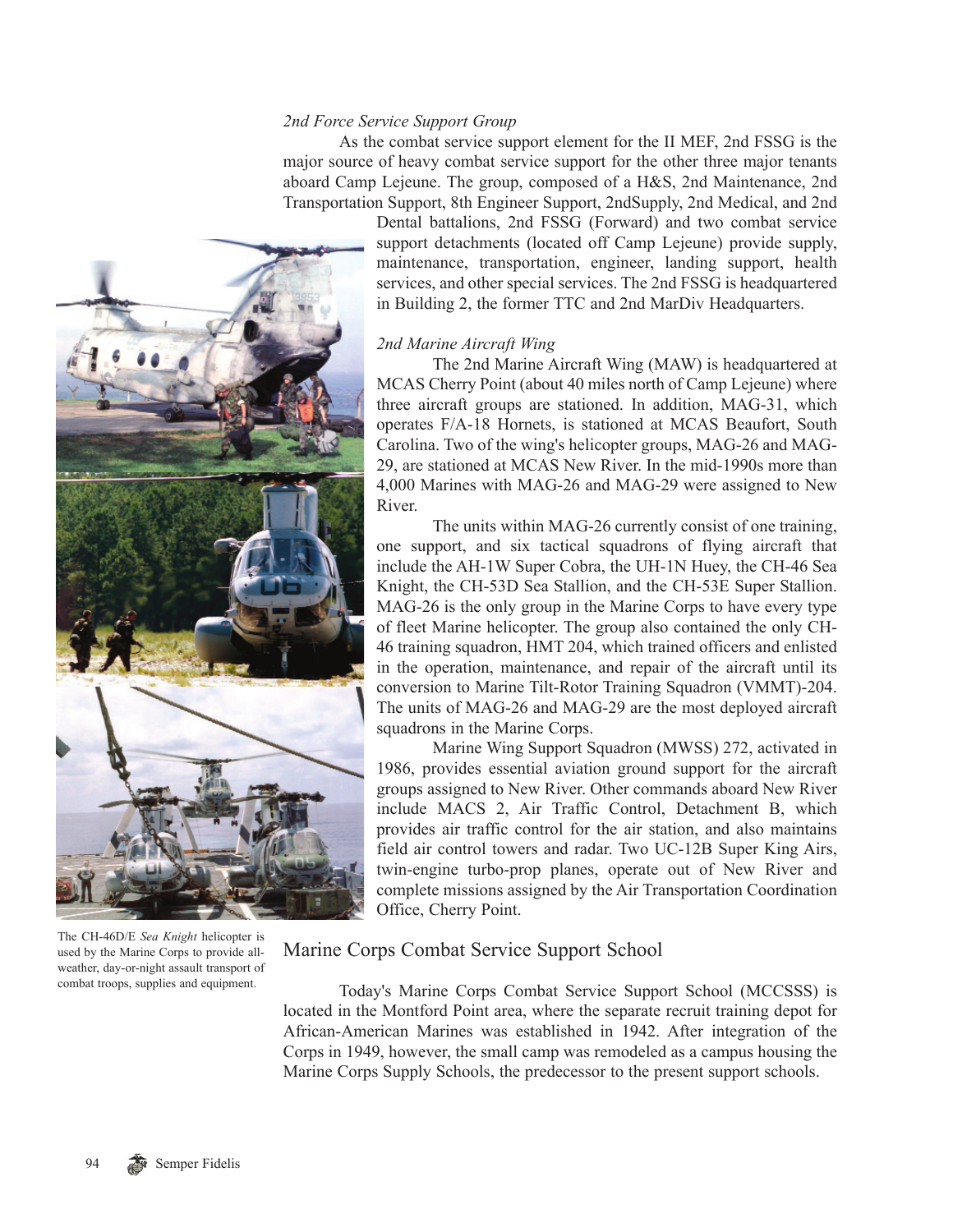In the past Montford Point's schools included supply, administration, food services, communications, field medical practices, and motor transport. There were also facilities for training and schooling Reservists.

MCCSSS now serves as the primary Military Occupational Specialty training site for Marines assigned to the fields of personnel administration and legal services, logistics operations, financial management, and ground supply. It also provides professional military education in its Combat Water Survival Swimming School and Instructional Management School.

Other activities located aboard Camp Johnson include the Field Medical Service School (FMSS), the Marine Corps Non-Appropriated Fund Audit Service, the Marine Corps Administrative Analysis Team, the Field Supply Maintenance and Analysis Office—One, and the East Coast Food Management Team. The FMSS, which was first activated in 1943 and reactivated for the Korean War, trains Navy Medical Department and Religious Ministry personnel for their initial assignment to ground, aviation, and combat service support units.

## School of Infantry

Formerly known as the Infantry Training Regiment (ITR) and Infantry Training Schools (ITS), today's School of Infantry (SOI) is still located at Camp Geiger and is composed of two training battalions: the Infantry Training Battalion (ITB) and the Marine Combat Training Battalion (MCTBn).

Marines who complete basic training at Parris Island and who are assigned to the Infantry Occupational Field report to ITB, where they are trained in one of the following: Military Occupational Specialties (MOS); Marine Rifleman; Machine Gunner; Mortarman; Assaultman; or Antitank Guided Missileman. The MCTBn trains non-infantry Marines, who must also learn to operate effectively in a combat environment. MCTBn provides instruction in the use of a variety of weapons, how to conduct combat patrols, how to construct defensive perimeters, and how to perform limited offensive operations.

Advanced training for infantry Marines also continues at Camp Geiger. The Advanced Infantry Training Company (AITC) offers courses for squad leaders and platoon sergeants. AITC also offers advanced training for mortar and machine gunner leaders of the 2nd MarDiv. Specialty training for close combat instructors is also offered.

# Significant Training Developments

#### *Ranges*

In 1963 there were 35 non-firing training areas and 52 firing ranges of all types at Camp Lejeune. As of 2000 there were 54 live-fire ranges, 89 maneuver areas, 33 gun positions, 25 tactical landing zones (TLZ), and a state of the art Military Operations in Urban Terrain (MOUT) training facility. Live-fire ranges are located on the eastern and western sides of the base. Drop Zones and TLZs located throughout the base have been named for birds, such as Pigeon, Owl, Parrot, Cardinal, Jaybird, Sparrow, and Condor. Water Drop Zones (WDZ), however, have been named for aquatic creatures, including WDZ Gator and WDZ Shark. There are three impact areas on base: G-10 on the eastern side of the base; K-2 on the western side of the base; and N-1/BT-3, located along the shore and in Onslow Bay.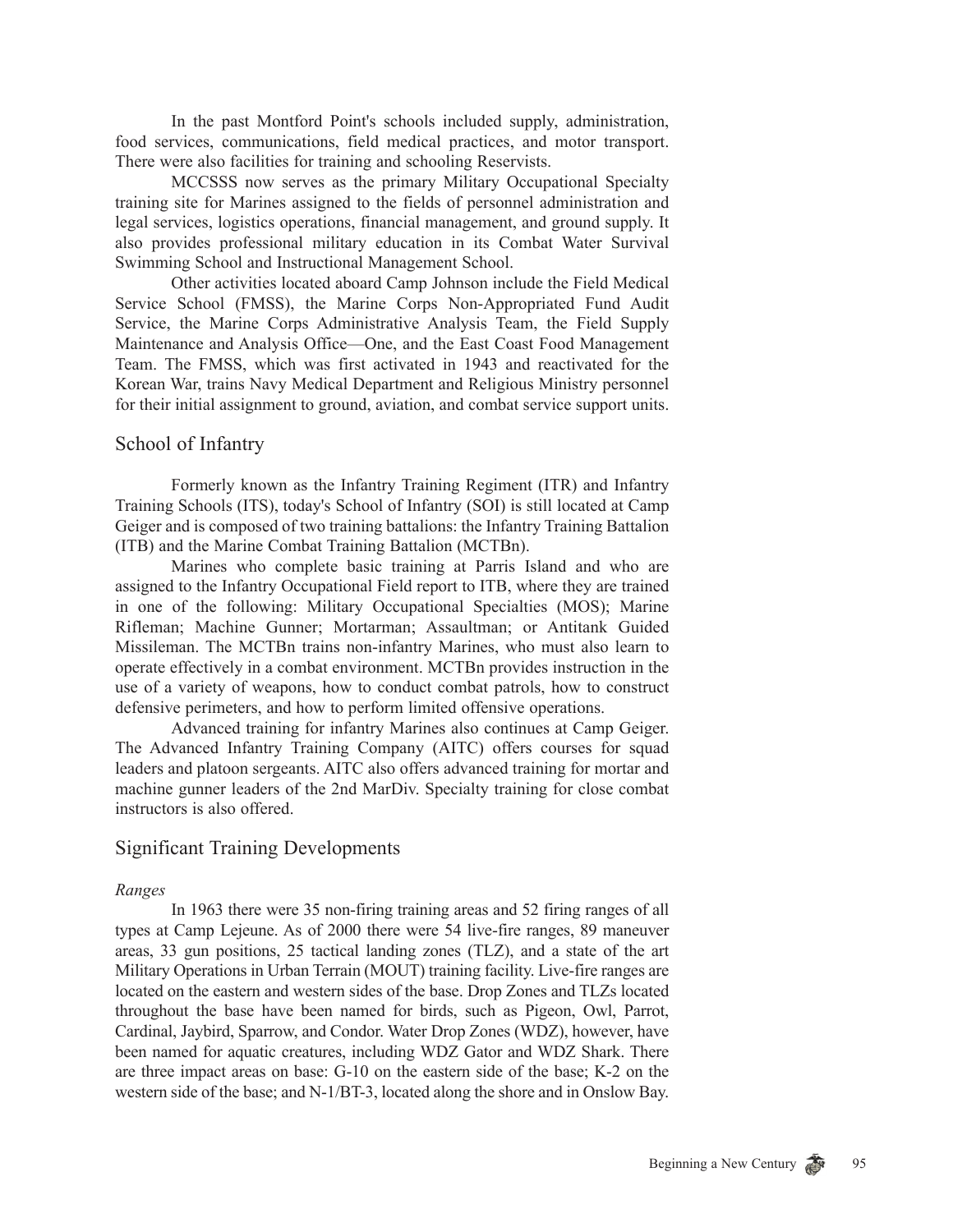#### *Greater Sandy Run Area*

As early as the mid-1980s, even though Camp Lejeune consisted of 111,000 acres of land, the base was pressed for space because of the new weapons systems and new employment techniques. In 1992 Camp Lejeune purchased 41,100 acres west of the base and developed the Greater Sandy Run Area (GSRA) range complex. Prior to developing the parcel, however, an archaeological and architectural survey was conducted to determine whether any significant cultural resources were present on the site. The archaeological survey identified 22 sites that contained both prehistoric and historic materials. Three previously unidentified cemeteries were also identified.

Architectural remnants found in the area included the site of Camp Davis, a World War II facility originally conceived in 1940 as a Barrage Balloon Training Center (BBTC) under the command of the U.S. Army Air Corps. Construction was begun on 14 December 1940 across the ACL railroad tracks from the small community of Holly Ridge. In March 1942, as a result of the major U.S. Army reorganization after the beginning of World War II, Camp Davis was designated as an Anti-Aircraft Artillery Training Center (AAATC), one of seven in the Army, under the newly formed AAA Command.

Before the BBTC was relocated to Tennessee in early 1942, Camp Davis was the Army's first BB School and was the only post to have all three principal elements of Coast Artillery—Anti- Aircraft, Seacoast Defense, and Barrage Balloon—under a single command.

Camp Davis was closed on 1 October 1944 as a result of the Allied successes in the war, which reduced the need for Anti-Aircraft Artillery personnel. At its closure, Camp Davis contained 60,000 people, 3,000 buildings, and covered over 44,000 acres.

During its three and a half years of existence, Camp Davis activated or trained six brigades, nine groups, 10 regiments, nine separate battalions, six gun battalions, 21 automatic weapons battalions, four search light battalions, five barrage balloon battalions, four operations detachments, one separate battery, and one Coast Artillery Regiment (Tractor Drawn) (155 mm).

From February to July 1945 Camp Davis served as an Army Air Force convalescent and redistribution center. In August 1945 Camp Lejeune took control of the camp and used it as a training facility for the Royal Netherlands Marines and as a storage facility. The Navy acquired the leases to Camp Davis in June 1946 and used the facility for rocket research (Operation Bumble Bee). In January 1948 the camp was deactivated. The buildings were dismantled, with many sold intact or as lumber. Prior to the Marine Corps development of the area, very little remained of Camp Davis aside from the grid pattern of its streets.

Ranges completed at the GSRA complex include the 1,000x3,000-meter SR-7, designed for Light Armored Vehicles (LAVs), amphibious assault vehicles (AAVs), and tanks, and the 1,000x5,000-meter SR-10, a maneuver area large enough to host combined armed exercises for infantry, tanks, LAVs, AAVs, and aircraft. The ranges include computer-controlled targets.

#### *Urban Combat Training*

In recent decades Marines have put more emphasis on urban terrain warfare training, as more of the world's population inhabits large cities in coastal regions and as the Corps participates in military operations other than war. In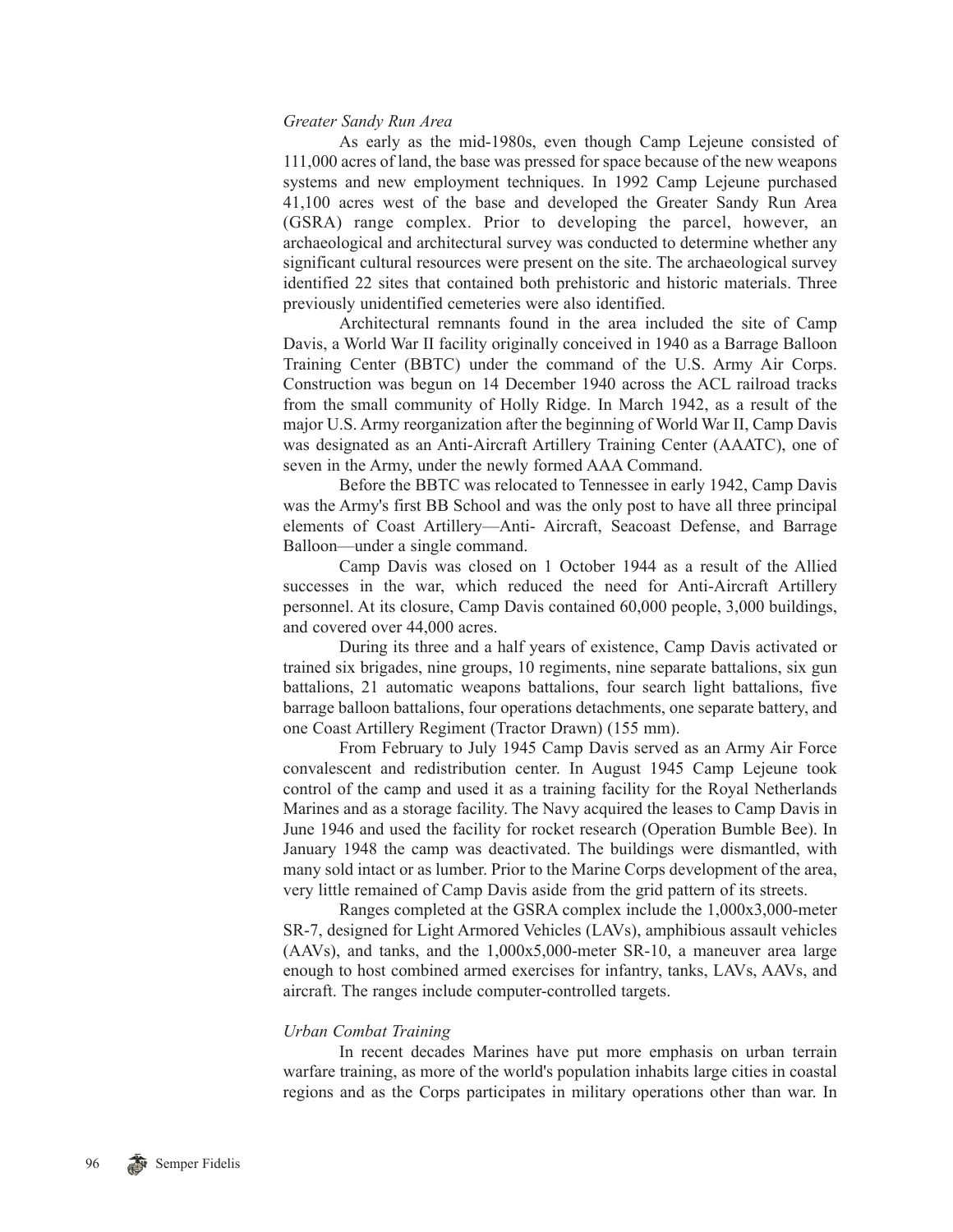

1997, of the 20 locations to which U.S. Marines were deployed, 55 percent were in urban or combined rural and urban areas. Recognizing that urban areas represent the battlefields of the future and the need to train better in combat conditions, Commandant General Alfred M. Gray directed that state-of-the-art MOUT training facilities be built at Camp Lejeune and Camp Pendleton.

The 40-acre, \$7.9 million, 31-building complex, representing a full-scale model of a small city, with permanent multi-story buildings, single-family dwellings, a full-size sewer system, and a soccer stadium, was opened on 18 September 1990. Camp Lejeune's "city" consists of buildings, bridges, roadways, sidewalks, street lamps, and many other fixtures one would find in a metropolitan area. Dramatic scenarios are designed to test Marines in combat readiness for urban environments, where terrorist attacks are likely or urban disturbances can erupt. Exercise situations are designed to be as realistic as possible by limiting mobility, communications, and fire support—even including intrusive news cameras such as those encountered during the landings in Somalia. Confusion is one of the main problems in an urban environment. MOUT training helps Marines to identify the enemy, secure areas, and adapt to rapidly changing conditions.

# Aviation

In the late 1990s New River became home to Bell-Boeing Helicopter's MV-22 Osprey, which is a vertical and short takeoff and landing (VTOL) aircraft. The Osprey is a multi-engine, dual-piloted, self-deployable, medium lift, VTOL tiltrotor aircraft; that is, the craft takes off and lands like a helicopter but can tilt